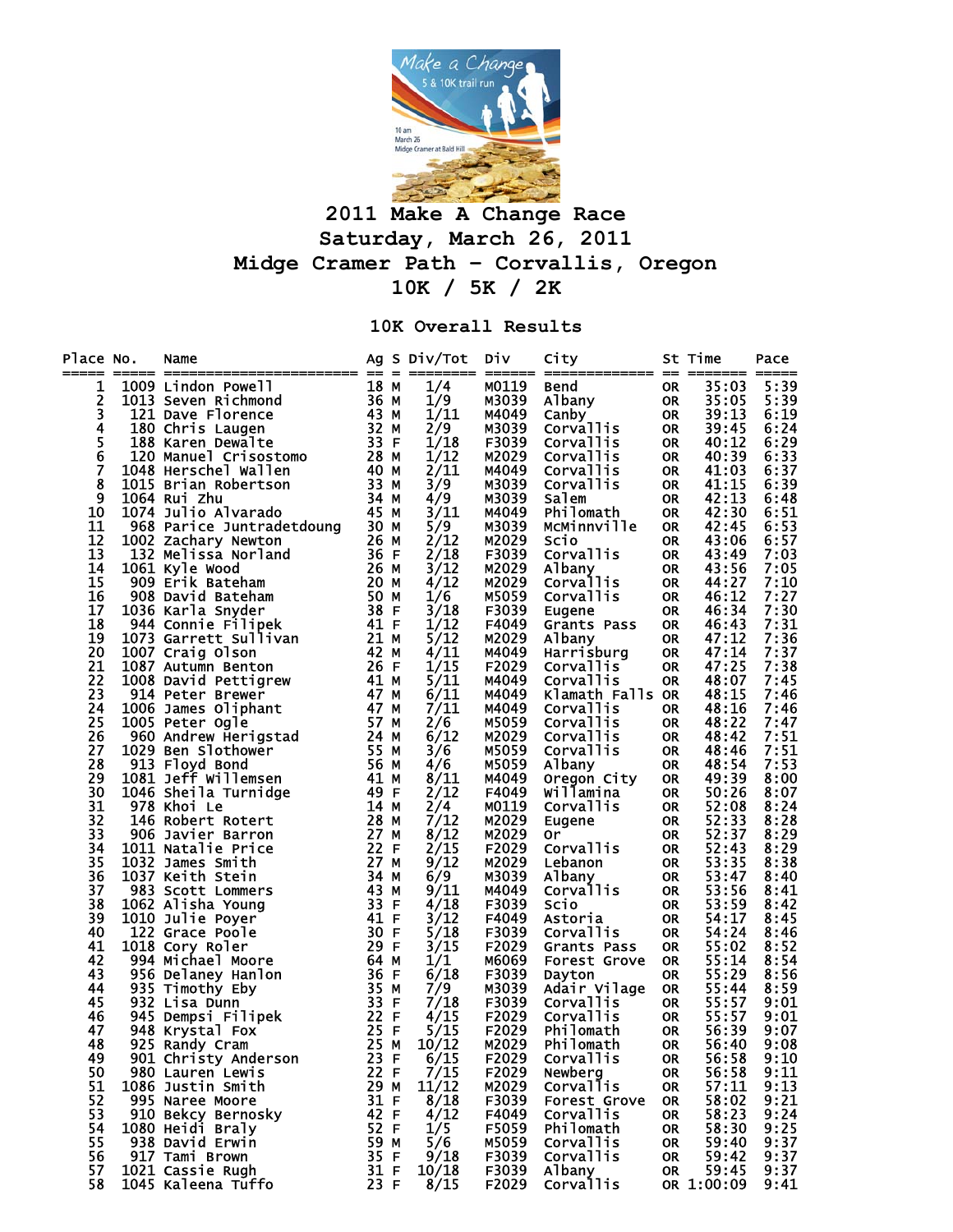| 59<br>1093 Amy Hackett<br>60<br>922 Christopher Castelli<br>61<br>982 Angela Little<br>62<br>1000 David Neighbor<br>63<br>905 Joannah Ball<br>64<br>959 Leah Henriksen<br>65<br>119 Brian Weldon<br>66<br>1084 Alison Schmuckal<br>67<br>979 Melissa Leach<br>68<br>1071 Julianne Vicksman<br>69<br>903 Amanda Ashley<br>70<br>918 Julie Buckman<br>71<br>1017 Rachel Robertson<br>72<br>1042 Carleen Sullivan<br>73<br>961 Becky Hiebert<br>74<br>996 Kamala Morgan<br>75<br>1076 Katy Eckert-Mason<br>1055 Collin Winchester<br>76<br>77<br>1089 Kathy Campbell<br>78<br>1092 Sarah Blount<br>79<br>1035 Don Snow<br>80<br>1072 Michael Lee<br>81<br>1056 Russell Winchester<br>82<br>926 Melinda Croft<br>83<br>1019 Tracie Ross<br>84<br>957 Mamatha Hanumappa<br>85<br>1079 Alicia Zook<br>86<br>1001 Sherri Neighbor<br>87<br>1083 Karin Nembach<br>88<br>1026 Pat Seevers<br>89<br>1031 Elizabeth Smith<br>90<br>964 Ruth Jacobs<br>91<br>965 Steve Jacobs<br>92<br>923 Karen Chrisman<br>93<br>1069 Wanda Jeppsen<br>94<br>974 Jill Knudson<br>95<br>999 Jessica Neal<br>96<br>985 Colleen Lund<br>97<br>1098 Diego Perry-Ruiz<br>98<br>1068 Margaret Rasmussen |          | 22 F<br>36 M<br>25 F<br>48 M<br>24 F<br>31 F<br>35 M<br>31 F<br>28 F<br>44 F<br>31 F<br>32 F<br>44 F<br>46 F<br>25 F<br>33 F<br>53 F<br>12 M<br>36 F<br>32 F<br>77 M<br>25 M<br>47 M<br>45 F<br>42 F<br>47 F<br>23 F<br>48 F<br>42 F<br>64 F<br>26 F<br>56 F<br>57 M<br>56 F<br>73 F<br>50 F<br>30 F<br>F<br>13 M<br>79 F | 9/15<br>8/9<br>10/15<br>10/11<br>11/15<br>11/18<br>9/9<br>12/18<br>12/15<br>5/12<br>13/18<br>14/18<br>6/12<br>7/12<br>13/15<br>15/18<br>2/5<br>3/4<br>16/18<br>17/18<br>1/1<br>12/12<br>11/11<br>8/12<br>9/12<br>10/12<br>14/15<br>11/12<br>12/12<br>1/1<br>15/15<br>3/5<br>6/6<br>4/5<br>1/2<br>5/5<br>18/18<br>4/4<br>2/2 | F2029<br>M3039<br>F2029<br>M4049<br>F2029<br>F3039<br>M3039<br>F3039<br>F2029<br>F4049<br>F3039<br>F3039<br>F4049<br>F4049<br>F2029<br>F3039<br>F5059<br>M0119<br>F3039<br>F3039<br>M7099<br>M2029<br>M4049<br>F4049<br>F4049<br>F4049<br>F2029<br>F4049<br>F4049<br>F6069<br>F2029<br>F5059<br>M5059<br>F5059<br>F7099<br>F5059<br>F3039<br>M0119<br>F7099 | Corvallis<br>Dallas<br><b>Salem</b><br><b>Corvallis</b><br><b>Salem</b><br>Forest Grove<br><b>Corvallis</b><br><b>Corvallis</b><br>Springfield<br><b>Corvallis</b><br>Keizer<br>Keizer<br><b>Corvallis</b><br>Corvallis<br>Dallas<br>Dallas<br><b>Corvallis</b><br><b>Corvallis</b><br><b>Corvallis</b><br><b>Corvallis</b><br><b>Corvallis</b><br><b>Corvallis</b><br>Corvallis<br><b>Corvallis</b><br><b>Corvallis</b><br><b>Corvallis</b><br>Corvallis<br><b>Corvallis</b><br>Corvallis<br><b>Corvallis</b><br>Lebanon<br><b>Corvallis</b><br><b>Corvallis</b><br>Corvallis<br><b>Corvallis</b><br><b>Silverton</b><br>Albany<br>Albany<br>Corvallis<br><b>Corvallis</b><br>10K Results By Age Group | OR 1:01:43<br>9:56<br>OR 1:02:08 10:00<br>OR 1:02:10 10:01<br>OR 1:02:19 10:02<br>OR 1:02:59 10:09<br>OR 1:03:00 10:09<br>OR 1:03:31 10:14<br>OR 1:04:05 10:19<br>OR 1:04:56 10:27<br>OR 1:05:02 10:28<br>OR 1:05:40 10:34<br>OR 1:05:40 10:34<br>OR 1:05:52 10:36<br>OR 1:06:13 10:40<br>OR 1:07:05 10:48<br>OR 1:07:08 10:49<br>OR 1:07:41 10:54<br>OR 1:07:54 10:56<br>OR 1:07:55 10:56<br>OR 1:08:54 11:06<br>OR 1:09:16 11:09<br>OR 1:09:51 11:15<br>OR 1:11:07 11:27<br>OR 1:11:28 11:30<br>OR 1:11:46 11:33<br>OR 1:16:29 12:19<br>OR 1:18:46 12:41<br>OR 1:18:47 12:41<br>OR 1:19:35 12:49<br>OR 1:20:21 12:56<br>OR 1:21:11 13:04<br>OR 1:21:24 13:06<br>OR 1:21:24 13:06<br>OR 1:21:39 13:09<br>OR 1:31:30 14:44<br>OR 1:36:48 15:35<br>OR 1:36:48 15:35<br>OR 1:38:52 15:55<br>OR 1:39:18 15:59<br>OR 1:40:07 16:07 |
|-------------------------------------------------------------------------------------------------------------------------------------------------------------------------------------------------------------------------------------------------------------------------------------------------------------------------------------------------------------------------------------------------------------------------------------------------------------------------------------------------------------------------------------------------------------------------------------------------------------------------------------------------------------------------------------------------------------------------------------------------------------------------------------------------------------------------------------------------------------------------------------------------------------------------------------------------------------------------------------------------------------------------------------------------------------------------------------------------------------------------------------------------------------------------|----------|---------------------------------------------------------------------------------------------------------------------------------------------------------------------------------------------------------------------------------------------------------------------------------------------------------------------------|-----------------------------------------------------------------------------------------------------------------------------------------------------------------------------------------------------------------------------------------------------------------------------------------------------------------------------|-------------------------------------------------------------------------------------------------------------------------------------------------------------------------------------------------------------------------------------------------------------------------------------------------------------------------------------------------------------|---------------------------------------------------------------------------------------------------------------------------------------------------------------------------------------------------------------------------------------------------------------------------------------------------------------------------------------------------------------------------------------------------------------------------------------------------------------------------------------------------------------------------------------------------------------------------------------------------------------------------------------------------------------------------------------------------------|--------------------------------------------------------------------------------------------------------------------------------------------------------------------------------------------------------------------------------------------------------------------------------------------------------------------------------------------------------------------------------------------------------------------------------------------------------------------------------------------------------------------------------------------------------------------------------------------------------------------------------------------------------------------------------------------------------------------------------------------------------------------------------------------------------------------------------|
| MALE AGE GROUP: 01 TO 19                                                                                                                                                                                                                                                                                                                                                                                                                                                                                                                                                                                                                                                                                                                                                                                                                                                                                                                                                                                                                                                                                                                                                |          |                                                                                                                                                                                                                                                                                                                           |                                                                                                                                                                                                                                                                                                                             |                                                                                                                                                                                                                                                                                                                                                             |                                                                                                                                                                                                                                                                                                                                                                                                                                                                                                                                                                                                                                                                                                         |                                                                                                                                                                                                                                                                                                                                                                                                                                                                                                                                                                                                                                                                                                                                                                                                                                |
| 1 Lindon Powell<br>2 Khoi Le                                                                                                                                                                                                                                                                                                                                                                                                                                                                                                                                                                                                                                                                                                                                                                                                                                                                                                                                                                                                                                                                                                                                            | 18<br>14 | 35:03<br>52:08                                                                                                                                                                                                                                                                                                            | 5:39<br>8:24                                                                                                                                                                                                                                                                                                                |                                                                                                                                                                                                                                                                                                                                                             | 3 Collin Winchester<br>4 Diego Perry-Ruiz                                                                                                                                                                                                                                                                                                                                                                                                                                                                                                                                                                                                                                                               | 12 1:07:54 10:56<br>13 1:39:18 15:59                                                                                                                                                                                                                                                                                                                                                                                                                                                                                                                                                                                                                                                                                                                                                                                           |
| MALE AGE GROUP: 20 TO 29                                                                                                                                                                                                                                                                                                                                                                                                                                                                                                                                                                                                                                                                                                                                                                                                                                                                                                                                                                                                                                                                                                                                                |          |                                                                                                                                                                                                                                                                                                                           |                                                                                                                                                                                                                                                                                                                             |                                                                                                                                                                                                                                                                                                                                                             |                                                                                                                                                                                                                                                                                                                                                                                                                                                                                                                                                                                                                                                                                                         |                                                                                                                                                                                                                                                                                                                                                                                                                                                                                                                                                                                                                                                                                                                                                                                                                                |
| Manuel Crisostomo<br>$\mathbf{2}$<br>Zachary Newton                                                                                                                                                                                                                                                                                                                                                                                                                                                                                                                                                                                                                                                                                                                                                                                                                                                                                                                                                                                                                                                                                                                     | 28<br>26 | 40:39<br>43:06                                                                                                                                                                                                                                                                                                            | 6:33<br>6:57                                                                                                                                                                                                                                                                                                                |                                                                                                                                                                                                                                                                                                                                                             | Robert Rotert<br>8 Javier Barron                                                                                                                                                                                                                                                                                                                                                                                                                                                                                                                                                                                                                                                                        | 28<br>52:33<br>8:28<br>27<br>52:37<br>8:29                                                                                                                                                                                                                                                                                                                                                                                                                                                                                                                                                                                                                                                                                                                                                                                     |
| 3.<br>Kyle Wood                                                                                                                                                                                                                                                                                                                                                                                                                                                                                                                                                                                                                                                                                                                                                                                                                                                                                                                                                                                                                                                                                                                                                         | 26       | 43:56                                                                                                                                                                                                                                                                                                                     | 7:05                                                                                                                                                                                                                                                                                                                        | 9 James Smith                                                                                                                                                                                                                                                                                                                                               |                                                                                                                                                                                                                                                                                                                                                                                                                                                                                                                                                                                                                                                                                                         | 27<br>53:35<br>8:38                                                                                                                                                                                                                                                                                                                                                                                                                                                                                                                                                                                                                                                                                                                                                                                                            |
| 4 Erik Bateham                                                                                                                                                                                                                                                                                                                                                                                                                                                                                                                                                                                                                                                                                                                                                                                                                                                                                                                                                                                                                                                                                                                                                          | 20       | 44:27                                                                                                                                                                                                                                                                                                                     | 7:10                                                                                                                                                                                                                                                                                                                        | 10 Randy Cram                                                                                                                                                                                                                                                                                                                                               |                                                                                                                                                                                                                                                                                                                                                                                                                                                                                                                                                                                                                                                                                                         | 25<br>56:40<br>9:08                                                                                                                                                                                                                                                                                                                                                                                                                                                                                                                                                                                                                                                                                                                                                                                                            |
| 5 Garrett Sullivan<br>6 Andrew Herigstad                                                                                                                                                                                                                                                                                                                                                                                                                                                                                                                                                                                                                                                                                                                                                                                                                                                                                                                                                                                                                                                                                                                                | 21<br>24 | 47:12<br>48:42                                                                                                                                                                                                                                                                                                            | 7:36<br>7:51                                                                                                                                                                                                                                                                                                                | 11 Justin Smith<br>12 Michael Lee                                                                                                                                                                                                                                                                                                                           |                                                                                                                                                                                                                                                                                                                                                                                                                                                                                                                                                                                                                                                                                                         | 29<br>57:11<br>9:13<br>25 1:09:51 11:15                                                                                                                                                                                                                                                                                                                                                                                                                                                                                                                                                                                                                                                                                                                                                                                        |
| FEMALE AGE GROUP: 20 TO 29                                                                                                                                                                                                                                                                                                                                                                                                                                                                                                                                                                                                                                                                                                                                                                                                                                                                                                                                                                                                                                                                                                                                              |          |                                                                                                                                                                                                                                                                                                                           |                                                                                                                                                                                                                                                                                                                             |                                                                                                                                                                                                                                                                                                                                                             |                                                                                                                                                                                                                                                                                                                                                                                                                                                                                                                                                                                                                                                                                                         |                                                                                                                                                                                                                                                                                                                                                                                                                                                                                                                                                                                                                                                                                                                                                                                                                                |
| 1 Autumn Benton                                                                                                                                                                                                                                                                                                                                                                                                                                                                                                                                                                                                                                                                                                                                                                                                                                                                                                                                                                                                                                                                                                                                                         | 26       | 47:25                                                                                                                                                                                                                                                                                                                     | 7:38                                                                                                                                                                                                                                                                                                                        | 9 Amy Hackett                                                                                                                                                                                                                                                                                                                                               |                                                                                                                                                                                                                                                                                                                                                                                                                                                                                                                                                                                                                                                                                                         | 22 1:01:43 9:56                                                                                                                                                                                                                                                                                                                                                                                                                                                                                                                                                                                                                                                                                                                                                                                                                |
| 2 Natalie Price<br>3 Cory Roler                                                                                                                                                                                                                                                                                                                                                                                                                                                                                                                                                                                                                                                                                                                                                                                                                                                                                                                                                                                                                                                                                                                                         | 22<br>29 | 52:43<br>55:02                                                                                                                                                                                                                                                                                                            | 8:29<br>8:52                                                                                                                                                                                                                                                                                                                |                                                                                                                                                                                                                                                                                                                                                             | 10 Angela Little<br>11 Joannah Ball                                                                                                                                                                                                                                                                                                                                                                                                                                                                                                                                                                                                                                                                     | 25 1:02:10 10:01<br>24 1:02:59 10:09                                                                                                                                                                                                                                                                                                                                                                                                                                                                                                                                                                                                                                                                                                                                                                                           |
| 4 Dempsi Filipek                                                                                                                                                                                                                                                                                                                                                                                                                                                                                                                                                                                                                                                                                                                                                                                                                                                                                                                                                                                                                                                                                                                                                        | 22       | 55:57                                                                                                                                                                                                                                                                                                                     | 9:01                                                                                                                                                                                                                                                                                                                        |                                                                                                                                                                                                                                                                                                                                                             | 12 Melissa Leach                                                                                                                                                                                                                                                                                                                                                                                                                                                                                                                                                                                                                                                                                        | 28 1:04:56 10:27                                                                                                                                                                                                                                                                                                                                                                                                                                                                                                                                                                                                                                                                                                                                                                                                               |
| 5 Krystal Fox                                                                                                                                                                                                                                                                                                                                                                                                                                                                                                                                                                                                                                                                                                                                                                                                                                                                                                                                                                                                                                                                                                                                                           | 25       | 56:39                                                                                                                                                                                                                                                                                                                     | 9:07                                                                                                                                                                                                                                                                                                                        |                                                                                                                                                                                                                                                                                                                                                             | 13 Becky Hiebert                                                                                                                                                                                                                                                                                                                                                                                                                                                                                                                                                                                                                                                                                        | 25 1:07:05 10:48                                                                                                                                                                                                                                                                                                                                                                                                                                                                                                                                                                                                                                                                                                                                                                                                               |
| 6 Christy Anderson                                                                                                                                                                                                                                                                                                                                                                                                                                                                                                                                                                                                                                                                                                                                                                                                                                                                                                                                                                                                                                                                                                                                                      | 23<br>22 | 56:58                                                                                                                                                                                                                                                                                                                     | 9:10                                                                                                                                                                                                                                                                                                                        | 14 Alicia Zook                                                                                                                                                                                                                                                                                                                                              | 15 Elizabeth Smith                                                                                                                                                                                                                                                                                                                                                                                                                                                                                                                                                                                                                                                                                      | 23 1:18:46 12:41<br>26 1:21:11 13:04                                                                                                                                                                                                                                                                                                                                                                                                                                                                                                                                                                                                                                                                                                                                                                                           |
| 7 Lauren Lewis<br>8 Kaleena Tuffo                                                                                                                                                                                                                                                                                                                                                                                                                                                                                                                                                                                                                                                                                                                                                                                                                                                                                                                                                                                                                                                                                                                                       |          | 56:58<br>23 1:00:09                                                                                                                                                                                                                                                                                                       | 9:11<br>9:41                                                                                                                                                                                                                                                                                                                |                                                                                                                                                                                                                                                                                                                                                             |                                                                                                                                                                                                                                                                                                                                                                                                                                                                                                                                                                                                                                                                                                         |                                                                                                                                                                                                                                                                                                                                                                                                                                                                                                                                                                                                                                                                                                                                                                                                                                |
| MALE AGE GROUP: 30 TO 39                                                                                                                                                                                                                                                                                                                                                                                                                                                                                                                                                                                                                                                                                                                                                                                                                                                                                                                                                                                                                                                                                                                                                |          |                                                                                                                                                                                                                                                                                                                           |                                                                                                                                                                                                                                                                                                                             |                                                                                                                                                                                                                                                                                                                                                             |                                                                                                                                                                                                                                                                                                                                                                                                                                                                                                                                                                                                                                                                                                         |                                                                                                                                                                                                                                                                                                                                                                                                                                                                                                                                                                                                                                                                                                                                                                                                                                |
| 1 Seven Richmond                                                                                                                                                                                                                                                                                                                                                                                                                                                                                                                                                                                                                                                                                                                                                                                                                                                                                                                                                                                                                                                                                                                                                        | 36       | 35:05                                                                                                                                                                                                                                                                                                                     | 5:39                                                                                                                                                                                                                                                                                                                        | 6 Keith Stein                                                                                                                                                                                                                                                                                                                                               |                                                                                                                                                                                                                                                                                                                                                                                                                                                                                                                                                                                                                                                                                                         | 34<br>53:47<br>8:40                                                                                                                                                                                                                                                                                                                                                                                                                                                                                                                                                                                                                                                                                                                                                                                                            |
| 2 Chris Laugen<br>3 Brian Robertson                                                                                                                                                                                                                                                                                                                                                                                                                                                                                                                                                                                                                                                                                                                                                                                                                                                                                                                                                                                                                                                                                                                                     | 32<br>33 | 39:45<br>41:15                                                                                                                                                                                                                                                                                                            | 6:24<br>6:39                                                                                                                                                                                                                                                                                                                | 7 Timothy Eby                                                                                                                                                                                                                                                                                                                                               |                                                                                                                                                                                                                                                                                                                                                                                                                                                                                                                                                                                                                                                                                                         | 35<br>55:44<br>8:59<br>8 Christopher Castelli 36 1:02:08 10:00                                                                                                                                                                                                                                                                                                                                                                                                                                                                                                                                                                                                                                                                                                                                                                 |
| 4 Rui Zhu                                                                                                                                                                                                                                                                                                                                                                                                                                                                                                                                                                                                                                                                                                                                                                                                                                                                                                                                                                                                                                                                                                                                                               | 34       | 42:13                                                                                                                                                                                                                                                                                                                     | 6:48                                                                                                                                                                                                                                                                                                                        |                                                                                                                                                                                                                                                                                                                                                             | 9 Brian Weldon                                                                                                                                                                                                                                                                                                                                                                                                                                                                                                                                                                                                                                                                                          | 35 1:03:31 10:14                                                                                                                                                                                                                                                                                                                                                                                                                                                                                                                                                                                                                                                                                                                                                                                                               |
| 5 Parice Juntradetdoung 30                                                                                                                                                                                                                                                                                                                                                                                                                                                                                                                                                                                                                                                                                                                                                                                                                                                                                                                                                                                                                                                                                                                                              |          | 42:45                                                                                                                                                                                                                                                                                                                     | 6:53                                                                                                                                                                                                                                                                                                                        |                                                                                                                                                                                                                                                                                                                                                             |                                                                                                                                                                                                                                                                                                                                                                                                                                                                                                                                                                                                                                                                                                         |                                                                                                                                                                                                                                                                                                                                                                                                                                                                                                                                                                                                                                                                                                                                                                                                                                |
| FEMALE AGE GROUP: 30 TO 39                                                                                                                                                                                                                                                                                                                                                                                                                                                                                                                                                                                                                                                                                                                                                                                                                                                                                                                                                                                                                                                                                                                                              | 33       |                                                                                                                                                                                                                                                                                                                           |                                                                                                                                                                                                                                                                                                                             |                                                                                                                                                                                                                                                                                                                                                             |                                                                                                                                                                                                                                                                                                                                                                                                                                                                                                                                                                                                                                                                                                         |                                                                                                                                                                                                                                                                                                                                                                                                                                                                                                                                                                                                                                                                                                                                                                                                                                |
| 1 Karen Dewalte<br>2 Melissa Norland                                                                                                                                                                                                                                                                                                                                                                                                                                                                                                                                                                                                                                                                                                                                                                                                                                                                                                                                                                                                                                                                                                                                    | 36       | 40:12<br>43:49                                                                                                                                                                                                                                                                                                            | 6:29<br>7:03                                                                                                                                                                                                                                                                                                                | 10 Cassie Rugh                                                                                                                                                                                                                                                                                                                                              | 11 Leah Henriksen                                                                                                                                                                                                                                                                                                                                                                                                                                                                                                                                                                                                                                                                                       | 31<br>59:45 9:37<br>31 1:03:00 10:09                                                                                                                                                                                                                                                                                                                                                                                                                                                                                                                                                                                                                                                                                                                                                                                           |
| 3 Karla Snyder                                                                                                                                                                                                                                                                                                                                                                                                                                                                                                                                                                                                                                                                                                                                                                                                                                                                                                                                                                                                                                                                                                                                                          | 38       | 46:34                                                                                                                                                                                                                                                                                                                     | 7:30                                                                                                                                                                                                                                                                                                                        |                                                                                                                                                                                                                                                                                                                                                             | 12 Alison Schmuckal                                                                                                                                                                                                                                                                                                                                                                                                                                                                                                                                                                                                                                                                                     | 31 1:04:05 10:19                                                                                                                                                                                                                                                                                                                                                                                                                                                                                                                                                                                                                                                                                                                                                                                                               |
| 4 Alisha Young                                                                                                                                                                                                                                                                                                                                                                                                                                                                                                                                                                                                                                                                                                                                                                                                                                                                                                                                                                                                                                                                                                                                                          | 33       | 53:59                                                                                                                                                                                                                                                                                                                     | 8:42                                                                                                                                                                                                                                                                                                                        |                                                                                                                                                                                                                                                                                                                                                             | 13 Amanda Ashley                                                                                                                                                                                                                                                                                                                                                                                                                                                                                                                                                                                                                                                                                        | 31 1:05:40 10:34                                                                                                                                                                                                                                                                                                                                                                                                                                                                                                                                                                                                                                                                                                                                                                                                               |
| 5 Grace Poole<br>6 Delaney Hanlon                                                                                                                                                                                                                                                                                                                                                                                                                                                                                                                                                                                                                                                                                                                                                                                                                                                                                                                                                                                                                                                                                                                                       | 30<br>36 | 54:24<br>55:29                                                                                                                                                                                                                                                                                                            | 8:46<br>8:56                                                                                                                                                                                                                                                                                                                |                                                                                                                                                                                                                                                                                                                                                             | 14 Julie Buckman<br>15 Kamala Morgan                                                                                                                                                                                                                                                                                                                                                                                                                                                                                                                                                                                                                                                                    | 32 1:05:40 10:34<br>33 1:07:08 10:49                                                                                                                                                                                                                                                                                                                                                                                                                                                                                                                                                                                                                                                                                                                                                                                           |
| 7 Lisa Dunn                                                                                                                                                                                                                                                                                                                                                                                                                                                                                                                                                                                                                                                                                                                                                                                                                                                                                                                                                                                                                                                                                                                                                             | 33       | 55:57                                                                                                                                                                                                                                                                                                                     | 9:01                                                                                                                                                                                                                                                                                                                        |                                                                                                                                                                                                                                                                                                                                                             | 16 Kathy Campbell                                                                                                                                                                                                                                                                                                                                                                                                                                                                                                                                                                                                                                                                                       | 36 1:07:55 10:56                                                                                                                                                                                                                                                                                                                                                                                                                                                                                                                                                                                                                                                                                                                                                                                                               |
| 8<br>Naree Moore                                                                                                                                                                                                                                                                                                                                                                                                                                                                                                                                                                                                                                                                                                                                                                                                                                                                                                                                                                                                                                                                                                                                                        | 31       | 58:02                                                                                                                                                                                                                                                                                                                     | 9:21                                                                                                                                                                                                                                                                                                                        | 17 Sarah Blount                                                                                                                                                                                                                                                                                                                                             |                                                                                                                                                                                                                                                                                                                                                                                                                                                                                                                                                                                                                                                                                                         | 32 1:08:54 11:06                                                                                                                                                                                                                                                                                                                                                                                                                                                                                                                                                                                                                                                                                                                                                                                                               |
| 9 Tami Brown                                                                                                                                                                                                                                                                                                                                                                                                                                                                                                                                                                                                                                                                                                                                                                                                                                                                                                                                                                                                                                                                                                                                                            | 35       | 59:42                                                                                                                                                                                                                                                                                                                     | 9:37                                                                                                                                                                                                                                                                                                                        | 18 Jessica Neal                                                                                                                                                                                                                                                                                                                                             |                                                                                                                                                                                                                                                                                                                                                                                                                                                                                                                                                                                                                                                                                                         | 30 1:36:48 15:35                                                                                                                                                                                                                                                                                                                                                                                                                                                                                                                                                                                                                                                                                                                                                                                                               |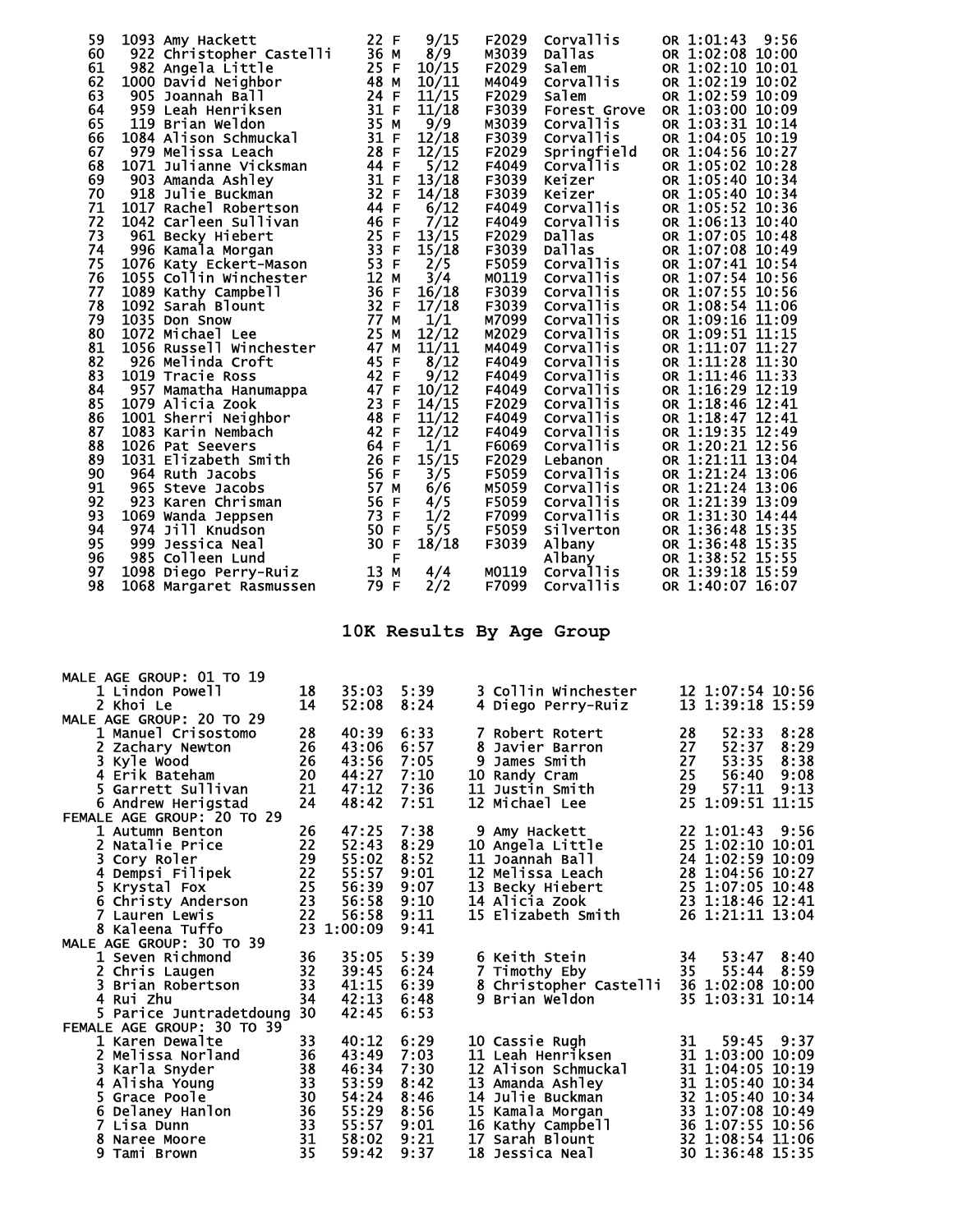| MALE AGE GROUP: 40 TO 49   |     |                  |                |                        |    |                  |        |
|----------------------------|-----|------------------|----------------|------------------------|----|------------------|--------|
| 1 Dave Florence            | 43  |                  | 39:13 6:19     | 7 James Oliphant       | 47 | 48:16 7:46       |        |
| 2 Herschel Wallen          | 40  | 41:03            | 6:37           | 8 Jeff Willemsen       | 41 | 49:39 8:00       |        |
| 3 Julio Alvarado           | 45  | 42:30            | 6:51           | <b>9 Scott Lommers</b> | 43 | 53:56            | - 8:41 |
| 4 Craig Olson              | 42  | 47:14            | 7:37           | 10 David Neighbor      |    | 48 1:02:19 10:02 |        |
| 5 David Pettigrew          | 41  | 48:07            | 7:45           | 11 Russell Winchester  |    | 47 1:11:07 11:27 |        |
| 6 Peter Brewer             | 47  | 48:15            | 7:46           |                        |    |                  |        |
| FEMALE AGE GROUP: 40 TO 49 |     |                  |                |                        |    |                  |        |
| 1 Connie Filipek           | 41  | 46:43 7:31       |                | 7 Carleen Sullivan     |    | 46 1:06:13 10:40 |        |
| 2 Sheila Turnidge          | 49  | 50:26            | 8:07           | <b>8 Melinda Croft</b> |    | 45 1:11:28 11:30 |        |
| 3 Julie Poyer              | 41  | 54:17            | 8:45           | 9 Tracie Ross          |    | 42 1:11:46 11:33 |        |
| 4 Bekcy Bernosky           | 42  | 58:23            | 9:24           | 10 Mamatha Hanumappa   |    | 47 1:16:29 12:19 |        |
| 5 Julianne Vicksman        |     | 44 1:05:02 10:28 |                | 11 Sherri Neighbor     |    | 48 1:18:47 12:41 |        |
| 6 Rachel Robertson         |     | 44 1:05:52 10:36 |                | 12 Karin Nembach       |    | 42 1:19:35 12:49 |        |
| MALE AGE GROUP: 50 TO 59   |     |                  |                |                        |    |                  |        |
| 1 David Bateham            | 50  | 46:12            | 7:27           | 4 Floyd Bond           | 56 | 48:54 7:53       |        |
| 2 Peter Ogle               | 57  | 48:22            | 7:47           | 5 David Erwin          | 59 | 59:40            | 9:37   |
| 3 Ben Slothower            | 55  | 48:46            | 7:51           | 6 Steve Jacobs         |    | 57 1:21:24 13:06 |        |
| FEMALE AGE GROUP: 50 TO 59 |     |                  |                |                        |    |                  |        |
| 1 Heidi Braly              | 52. |                  | 58:30 9:25     | 4 Karen Chrisman       |    | 56 1:21:39 13:09 |        |
| 2 Katy Eckert-Mason        |     | 53 1:07:41 10:54 |                | 5 Jill Knudson         |    | 50 1:36:48 15:35 |        |
| 3 Ruth Jacobs              |     | 56 1:21:24 13:06 |                |                        |    |                  |        |
| MALE AGE GROUP: 60 TO 69   |     |                  |                |                        |    |                  |        |
| 1 Michael Moore            | 64  |                  | $55:14$ $8:54$ |                        |    |                  |        |
| FEMALE AGE GROUP: 60 TO 69 |     |                  |                |                        |    |                  |        |
| 1 Pat Seevers              |     | 64 1:20:21 12:56 |                |                        |    |                  |        |
| MALE AGE GROUP: 70 TO 99   |     |                  |                |                        |    |                  |        |
| 1 Don Snow                 |     | 77 1:09:16 11:09 |                |                        |    |                  |        |
| FEMALE AGE GROUP: 70 TO 99 |     |                  |                |                        |    |                  |        |
| 1 Wanda Jeppsen            |     | 73 1:31:30 14:44 |                | 2 Margaret Rasmussen   |    | 79 1:40:07 16:07 |        |
|                            |     |                  |                |                        |    |                  |        |

**5K Overall Results** 

| Place No. | Name<br><u> ===   =======================</u> | $==$         | $\equiv$ | Ag S Div/Tot | Div            | City                          | $==$                   | St Time<br>====== | Pace         |
|-----------|-----------------------------------------------|--------------|----------|--------------|----------------|-------------------------------|------------------------|-------------------|--------------|
| 1         | 1091 Jose Rodriguez                           | 19 M         |          | 1/6          | M0119          | Salem                         | <b>OR</b>              | 17:17             | 5:34         |
| 2         | 920 Nicholas Burnett                          | 30 M         |          | 1/8          | M3039          | Corvallis                     | <b>OR</b>              | 19:30             | 6:17         |
| 3         | 1012 Abe Richmond                             | 13 M         |          | 2/6          | M0119          | Albany                        | <b>OR</b>              | 19:39             | 6:20         |
| 4         | 939 Paul Fejta                                | 22 M         |          | 1/10         | M2029          | <b>Corvallis</b>              | <b>OR</b>              | 20:57             | 6:45         |
| 5<br>6    | 1049 Phil Walter                              | 28           | м        | 2/10         | M2029          | Corvallis                     | <b>OR</b>              | 21:28             | 6:55         |
|           | 1090 Hannah Cohen                             | 18           | -F       | 1/4          | F0119          | Portland                      | <b>OR</b>              | 21:36             | 6:57         |
| 7         | 1078 Terry Joyner                             | 39 M         |          | 2/8          | M3039          | Philomath                     | <b>OR</b>              | 21:59             | 7:05         |
| 8         | 1024 David Schary                             | 26 M         |          | 3/10         | M2029          | Corvallis                     | <b>OR</b>              | 22:13             | 7:09         |
| ğ         | 1014 Brian Robbins                            | 35           | M        | 3/8          | M3039          | Lincoln City                  | <b>OR</b>              | 22:45             | 7:20         |
| 10        | 1030 Daniel Smith                             | 58           | м        | 1/2          | M5059          | Springfield                   | <b>OR</b>              | 23:25             | 7:33         |
| 11<br>12  | 1003 Philip Nitti                             | 26 M<br>27 F |          | 4/10         | M2029          | Albany                        | <b>OR</b>              | 24:08             | 7:46         |
| 13        | 977 Lisa Ladouceur<br>1082 Gavin Milligan     | 18           | м        | 1/12<br>3/6  | F2029<br>M0119 | Corvallis<br><b>Corvallis</b> | <b>OR</b><br><b>OR</b> | 24:33<br>24:44    | 7:54<br>7:58 |
| 14        | 921 Tresider Burns                            | 35 M         |          | 4/8          | M3039          | Corvallis                     | <b>OR</b>              | 25:06             | 8:05         |
| 15        | 953 Tony Gile                                 | 46           | м        | 1/7          | M4049          | Otis                          | <b>OR</b>              | 25:11             | 8:07         |
| 16        | 1034 Mathew Smith                             | 24           | М        | 5/10         | M2029          | Corvallis                     | <b>OR</b>              | 25:20             | 8:10         |
| 17        | 1033 Karen Smith                              | 23           | -F       | 2/12         | F2029          | Corvallis                     | <b>OR</b>              | 25:23             | 8:11         |
| 18        | 962 Robert Hoby                               | 42           | M        | 2/7          | M4049          | Albany                        | <b>OR</b>              | 26:17             | 8:28         |
| 19        | 997 Jason Mudrick                             | 28           | м        | 6/10         | M2029          | Salem                         | <b>OR</b>              | 26:21             | 8:29         |
| 20        | 973 Thomas Kneeland                           | 15           | м        | 4/6          | M0119          | Corvallis                     | <b>OR</b>              | 26:46             | 8:37         |
| 21        | 943 Jennifer Fideler                          | 23 F         |          | 3/12         | F2029          | Corvallis                     | <b>OR</b>              | 27:12             | 8:46         |
| 22        | 969 Charlie Kimball                           | 13 M         |          | 5/6          | M0119          | Salem                         | <b>OR</b>              | 27:14             | 8:46         |
| 23        | 902 Penny Anderson                            | 30 F         |          | 1/16         | F3039          | Lebanon                       | <b>OR</b>              | 27:30             | 8:52         |
| 24        | 1052 Dana Weickum                             | 31 F         |          | 2/16         | F3039          | Corvallis                     | <b>OR</b>              | 27:39             | 8:54         |
| 25        | 919 Jurita Buckout                            | 31 F         |          | 3/16         | F3039          | Corvallis                     | <b>OR</b>              | 27:45             | 8:56         |
| 26        | 1094 Matt Hecke                               | 23 M         |          | 7/10         | M2029          | Philomath                     | <b>OR</b>              | 28:06             | 9:03         |
| 27        | 904 Marci Bacho                               | 36 F         |          | 4/16         | F3039          | Corvallis                     | <b>OR</b>              | 28:11             | 9:05         |
| 28        | 933 Alex Dyer                                 | 36 M         |          | 5/8          | M3039          | <b>Corvallis</b>              | <b>OR</b>              | 28:37             | 9:13         |
| 29        | 946 Matthew Finley                            | 27 M         |          | 8/10         | M2029          | Corvallis                     | <b>OR</b>              | 28:48             | 9:17         |
| 30<br>31  | 1040 Kaylen Stutz                             | 27 F<br>31 M |          | 4/12         | F2029          | Corvallis                     | <b>OR</b>              | 29:25             | 9:28<br>9:30 |
| 32        | 1051 Samuel Ward<br>951 Megan Gibbons         | 33           | -F       | 6/8<br>5/16  | M3039<br>F3039 | Albany<br>Philomath           | <b>OR</b><br><b>OR</b> | 29:31<br>29:42    | 9:34         |
| 33        | 1041 Teresa Stutz                             | 49           | -F       | 1/7          | F4049          | <b>Corvallis</b>              | <b>OR</b>              | 29:50             | 9:36         |
| 34        | 1065 John Admire                              | 45 M         |          | 3/7          | M4049          | Philomath                     | <b>OR</b>              | 29:52             | 9:37         |
| 35        | 931 Joshua Duarte                             | 24 M         |          | 9/10         | M2029          | Albany                        | <b>OR</b>              | 30:11             | 9:43         |
| 36        | 1067 Dave Jackson                             | 44 M         |          | 4/7          | M4049          | Corvallis                     | <b>OR</b>              | 30:26             | 9:48         |
| 37        | 981 Amanda Lindsey                            | 31 F         |          | 6/16         | F3039          | Philomath                     | <b>OR</b>              | 30:33             | 9:50         |
| 38        | 1096 Eric Olsen                               | 60 M         |          | 1/4          | M6069          | Salem                         | <b>OR</b>              | 30:40             | 9:53         |
| 39        | 139 Hiliary Saunders                          | 34 F         |          | 7/16         | F3039          | Philomath                     | <b>OR</b>              | 30:46             | 9:55         |
| 40        | 1028 Peter Siegel                             | 61 M         |          | 2/4          | M6069          | <b>Corvallis</b>              | <b>OR</b>              | 30:48             | 9:55         |
| 41        | 954 Edward Gleason                            | 42 M         |          | 5/7          | M4049          | Vernonia                      | <b>OR</b>              |                   | 31:16 10:04  |
| 42        | 1050 April Ward                               | 31 F         |          | 8/16         | F3039          | Albany                        | <b>OR</b>              |                   | 31:17 10:04  |
| 43        | 147 Kristen Gourley                           | 32 F         |          | 9/16         | F3039          | Albany                        | <b>OR</b>              |                   | 31:17 10:05  |
| 44        | 927 Amanda Davis                              | 24           | F        | 5/12         | F2029          | Albany                        | <b>OR</b>              |                   | 31:40 10:12  |
| 45        | 998 Marissa Mudrick                           | 30           | F        | 10/16        | F3039          | Salem                         | <b>OR</b>              |                   | 31:59 10:18  |

46 1088 Jessica Johnson 14 F 2/4 F0119 Corvallis OR 32:21 10:25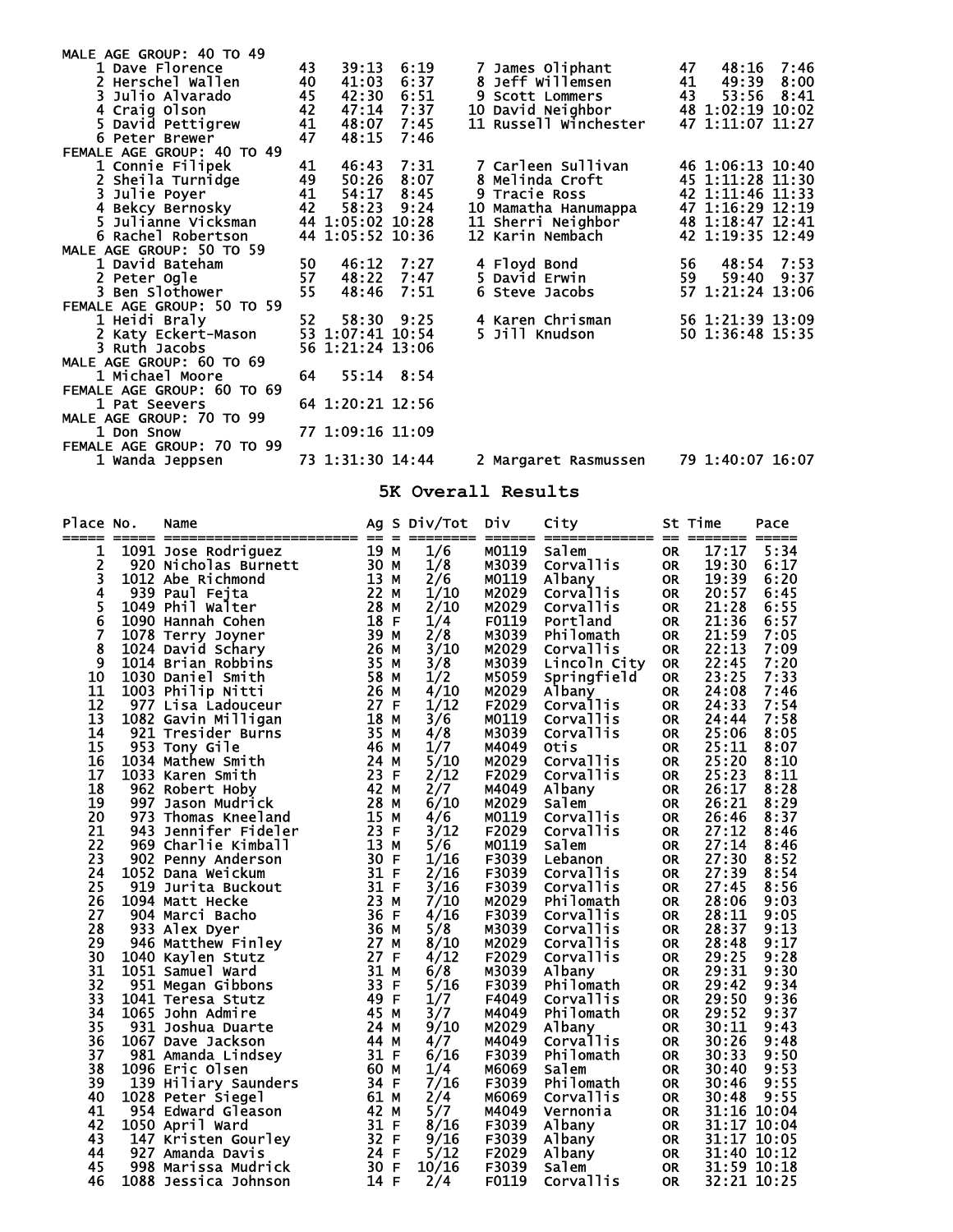| 47<br>150 Braelyn Lacey<br>48<br>915 Jon Brown<br>49<br>916 Prisha Brown<br>50<br>1063 Ashley Zhu<br>51<br>987 Selina Marshall<br>52<br>912 Gwen Bissell<br>53<br>911 Gerry Bissell<br>54<br>1027 Kenneth Self<br>55<br>1044 Laura Tesler<br>56<br>138 Stacy Spellings<br>57<br>1054 Dawn White<br>58<br>928 Deesta Denver<br>59<br>929 Dennis Denver<br>60<br>1099 Ann Olsen<br>61<br>144 Carol Weaver<br>62<br>1085 Mary Russell<br>63<br>125 Dr. Greg Soriano<br>64<br>1100 Shelley Uselman<br>65<br>1095 Ronda Couch<br>66<br>972 Jake Kneeland<br>67<br>940 Brandelynn Felina<br>68<br>986 Kevin Lynn<br>69<br>907 Kacie Barron<br>70<br>955 Heather Gleason<br>71<br>137 Ben Cooper<br>72<br>135 Renee Irvin<br>73<br>989 Keahi McFadden<br>74<br>1097 Melida Eason<br>75<br>1070 Jennie Dalgas<br>76<br>984 Mark Lovato<br>77<br>975 Julie Kuitz<br>78<br>930 Linda Ditgen<br>79<br>1004 Leslie Oakes<br>80<br>1022 Marissa Ryals<br>81<br>976 Carly Lacy | 13 F<br>3/4<br>32 M<br>7/8<br>33 F<br>11/16<br>10 F<br>4/4<br>33 F<br>12/16<br>57 F<br>1/5<br>3/4<br>62 M<br>66 M<br>4/4<br>42 F<br>2/7<br>26 F<br>6/12<br>49 F<br>3/7<br>32 F<br>13/16<br>55 M<br>2/2<br>57 F<br>2/5<br>51 F<br>3/5<br>49 F<br>4/7<br>45 M<br>6/7<br>32 F<br>14/16<br>45 F<br>5/7<br>22 M<br>10/10<br>27 F<br>7/12<br>43 M<br>7/7<br>23 F<br>8/12<br>36 F<br>15/16<br>18 M<br>6/6<br>48 F<br>6/7<br>7/7<br>43 F<br>32 F<br>16/16<br>29 F<br>9/12<br>39 M<br>8/8<br>55 F<br>4/5<br>56 F<br>5/5<br>25 F<br>10/12<br>21 F<br>11/12<br>20 F<br>12/12 | F0119<br><b>Corvallis</b><br>M3039<br><b>Corvallis</b><br>F3039<br><b>Corvallis</b><br>F0119<br><b>Salem</b><br>F3039<br>Jefferson<br>F5059<br>Albany<br>м6069<br>Albany<br>M6069<br>Albany<br>F4049<br>Salem<br>F2029<br>Albany<br>F4049<br>Sweet Home<br>F3039<br>Lebanon<br>M5059<br>Lebanon<br>F5059<br><b>Salem</b><br>Corvallis<br>F5059<br>F4049<br>Lebanon<br>M4049<br>Albany<br>F3039<br>Salem<br>F4049<br>Salem<br>M2029<br>Corvallis<br>F2029<br>Corvallis<br>M4049<br>Philomath<br>F2029<br>Philomath<br>F3039<br>Vernonia<br>M0119<br>Eugene<br>F4049<br>Eugene<br>F4049<br>Corvallis<br>F3039<br><b>Corvallis</b><br>F2029<br>Corvallis<br>M3039<br><b>Corvallis</b><br>F5059<br><b>Corvallis</b><br>F5059<br><b>Corvallis</b><br>F2029<br><b>Corvallis</b><br>F2029<br>Salem<br>F2029<br>Salem | 32:22 10:25<br>0R<br>32:30 10:28<br><b>OR</b><br>32:32 10:29<br><b>OR</b><br>32:44 10:32<br><b>OR</b><br>33:00 10:38<br><b>OR</b><br>33:44 10:52<br><b>OR</b><br>33:45 10:52<br><b>OR</b><br>33:46 10:52<br><b>OR</b><br>33:47 10:53<br><b>OR</b><br>34:10 11:00<br><b>OR</b><br>34:49 11:13<br><b>OR</b><br>34:59 11:16<br><b>OR</b><br>35:01 11:17<br><b>OR</b><br>35:54 11:34<br><b>OR</b><br>36:19 11:42<br><b>OR</b><br>36:26 11:44<br><b>OR</b><br>36:51 11:52<br><b>OR</b><br>37:03 11:56<br><b>OR</b><br>37:04 11:56<br><b>OR</b><br>37:04 11:56<br><b>OR</b><br>37:10 11:58<br><b>OR</b><br>37:12 11:59<br><b>OR</b><br>37:13 11:59<br>OR<br>37:34 12:06<br><b>OR</b><br>37:49 12:11<br><b>OR</b><br>37:49 12:11<br><b>OR</b><br>38:15 12:19<br>OR<br>40:30 13:03<br><b>OR</b><br>40:41 13:06<br>OR<br>45:03 14:30<br><b>OR</b><br>45:47 14:45<br>OR.<br>45:48 14:45<br><b>OR</b><br>49:21 15:54<br>OR<br><b>OR</b><br>56:00 18:02<br>56:01 18:02<br>0R. |
|------------------------------------------------------------------------------------------------------------------------------------------------------------------------------------------------------------------------------------------------------------------------------------------------------------------------------------------------------------------------------------------------------------------------------------------------------------------------------------------------------------------------------------------------------------------------------------------------------------------------------------------------------------------------------------------------------------------------------------------------------------------------------------------------------------------------------------------------------------------------------------------------------------------------------------------------------------------|-------------------------------------------------------------------------------------------------------------------------------------------------------------------------------------------------------------------------------------------------------------------------------------------------------------------------------------------------------------------------------------------------------------------------------------------------------------------------------------------------------------------------------------------------------------------|---------------------------------------------------------------------------------------------------------------------------------------------------------------------------------------------------------------------------------------------------------------------------------------------------------------------------------------------------------------------------------------------------------------------------------------------------------------------------------------------------------------------------------------------------------------------------------------------------------------------------------------------------------------------------------------------------------------------------------------------------------------------------------------------------------------|-------------------------------------------------------------------------------------------------------------------------------------------------------------------------------------------------------------------------------------------------------------------------------------------------------------------------------------------------------------------------------------------------------------------------------------------------------------------------------------------------------------------------------------------------------------------------------------------------------------------------------------------------------------------------------------------------------------------------------------------------------------------------------------------------------------------------------------------------------------------------------------------------------------------------------------------------------------------|
|                                                                                                                                                                                                                                                                                                                                                                                                                                                                                                                                                                                                                                                                                                                                                                                                                                                                                                                                                                  |                                                                                                                                                                                                                                                                                                                                                                                                                                                                                                                                                                   | 5K Results By Age Group                                                                                                                                                                                                                                                                                                                                                                                                                                                                                                                                                                                                                                                                                                                                                                                       |                                                                                                                                                                                                                                                                                                                                                                                                                                                                                                                                                                                                                                                                                                                                                                                                                                                                                                                                                                   |
| <b>MALE AGE GROUP: 01 TO 19</b><br>19<br>1 Jose Rodriguez<br>2 Abe Richmond<br>13<br>3 Gavin Milligan<br>18<br>FEMALE AGE GROUP: 01 TO 19                                                                                                                                                                                                                                                                                                                                                                                                                                                                                                                                                                                                                                                                                                                                                                                                                        | 17:17<br>5:34<br>19:39<br>6:20<br>24:44<br>7:58                                                                                                                                                                                                                                                                                                                                                                                                                                                                                                                   | 4 Thomas Kneeland<br>5 Charlie Kimball<br>6 Ben Cooper                                                                                                                                                                                                                                                                                                                                                                                                                                                                                                                                                                                                                                                                                                                                                        | 15<br>26:46<br>8:37<br>13<br>8:46<br>27:14<br>18<br>37:49 12:11                                                                                                                                                                                                                                                                                                                                                                                                                                                                                                                                                                                                                                                                                                                                                                                                                                                                                                   |
| 18<br>1 Hannah Cohen<br>14<br>2 Jessica Johnson                                                                                                                                                                                                                                                                                                                                                                                                                                                                                                                                                                                                                                                                                                                                                                                                                                                                                                                  | 21:36<br>6:57<br>32:21 10:25                                                                                                                                                                                                                                                                                                                                                                                                                                                                                                                                      | 3 Braelyn Lacey<br>4 Ashley Zhu                                                                                                                                                                                                                                                                                                                                                                                                                                                                                                                                                                                                                                                                                                                                                                               | 32:22 10:25<br>13<br>10<br>32:44 10:32                                                                                                                                                                                                                                                                                                                                                                                                                                                                                                                                                                                                                                                                                                                                                                                                                                                                                                                            |
| MALE AGE GROUP: 20 TO 29<br>22<br>1 Paul Fejta<br>28<br>2 Phil Walter<br>26<br>3 David Schary<br>4 Philip Nitti<br>26<br>5 Mathew Smith<br>24                                                                                                                                                                                                                                                                                                                                                                                                                                                                                                                                                                                                                                                                                                                                                                                                                    | 20:57<br>6:45<br>21:28<br>6:55<br>7:09<br>22:13<br>24:08<br>7:46<br>25:20<br>8:10                                                                                                                                                                                                                                                                                                                                                                                                                                                                                 | 6 Jason Mudrick<br>7 Matt Hecke<br>8 Matthew Finley<br>9 Joshua Duarte<br>10 Jake Kneeland                                                                                                                                                                                                                                                                                                                                                                                                                                                                                                                                                                                                                                                                                                                    | 28<br>26:21<br>8:29<br>23<br>28:06<br>9:03<br>27<br>9:17<br>28:48<br>24<br>9:43<br>30:11<br>22<br>37:04 11:56                                                                                                                                                                                                                                                                                                                                                                                                                                                                                                                                                                                                                                                                                                                                                                                                                                                     |
| FEMALE AGE GROUP: 20 TO 29<br>27<br>1 Lisa Ladouceur<br>23<br>2 Karen Smith<br>23<br>3 Jennifer Fideler<br>4 Kaylen Stutz<br>27<br>24<br>5 Amanda Davis<br>26<br>6 Stacy Spellings                                                                                                                                                                                                                                                                                                                                                                                                                                                                                                                                                                                                                                                                                                                                                                               | 24:33<br>7:54<br>25:23<br>8:11<br>27:12<br>8:46<br>29:25<br>9:28<br>31:40 10:12<br>34:10 11:00                                                                                                                                                                                                                                                                                                                                                                                                                                                                    | 7 Brandelynn Felina<br>8 Kacie Barron<br>9 Jennie Dalgas<br>10 Leslie Oakes<br>11 Marissa Ryals<br>12 Carly Lacy                                                                                                                                                                                                                                                                                                                                                                                                                                                                                                                                                                                                                                                                                              | $\frac{27}{23}$<br>37:10 11:58<br>37:13 11:59<br>29<br>40:41 13:06<br>25<br>49:21 15:54<br>21<br>56:00 18:02<br>20<br>56:01 18:02                                                                                                                                                                                                                                                                                                                                                                                                                                                                                                                                                                                                                                                                                                                                                                                                                                 |
| MALE AGE GROUP: 30 TO 39<br>30<br>1 Nicholas Burnett<br>39<br>2 Terry Joyner<br>3 Brian Robbins<br>35<br>35<br>4 Tresider Burns<br>FEMALE AGE GROUP: 30 TO 39                                                                                                                                                                                                                                                                                                                                                                                                                                                                                                                                                                                                                                                                                                                                                                                                    | 19:30<br>21:59<br>6:17<br>7:05<br>22:45<br>7:20<br>25:06<br>8:05                                                                                                                                                                                                                                                                                                                                                                                                                                                                                                  | 5 Alex Dyer<br>6 Samuel Ward<br>7 Jon Brown<br>8 Mark Lovato                                                                                                                                                                                                                                                                                                                                                                                                                                                                                                                                                                                                                                                                                                                                                  | 36<br>28:37<br>9:13<br>31<br>29:31<br>9:30<br>32<br>32:30 10:28<br>39<br>45:03 14:30                                                                                                                                                                                                                                                                                                                                                                                                                                                                                                                                                                                                                                                                                                                                                                                                                                                                              |
| 30<br>1 Penny Anderson<br>31<br>2 Dana Weickum<br>31<br>3 Jurita Buckout<br>36<br>4 Marci Bacho<br>$\overline{33}$<br>5 Megan Gibbons<br>31<br>6 Amanda Lindsey<br>34<br>7 Hiliary Saunders<br>31<br>8 April Ward                                                                                                                                                                                                                                                                                                                                                                                                                                                                                                                                                                                                                                                                                                                                                | 27:30<br>8:52<br>27:39<br>8:54<br>27:45<br>8:56<br>28:11<br>9:05<br>29:42<br>9:34<br>30:33<br>9:50<br>30:46<br>9:55<br>31:17 10:04                                                                                                                                                                                                                                                                                                                                                                                                                                | 9 Kristen Gourley<br>10 Marissa Mudrick<br>11 Prisha Brown<br>12 Selina Marshall<br>13 Deesta Denver<br>14 Shelley Uselman<br>15 Heather Gleason<br>16 Melida Eason                                                                                                                                                                                                                                                                                                                                                                                                                                                                                                                                                                                                                                           | $\frac{32}{30}$<br>31:17 10:05<br>31:59 10:18<br>32:32 10:29<br>33<br>$\frac{33}{32}$<br>33:00 10:38<br>34:59 11:16<br>32<br>37:03 11:56<br>36<br>37:34 12:06<br>40:30 13:03<br>32                                                                                                                                                                                                                                                                                                                                                                                                                                                                                                                                                                                                                                                                                                                                                                                |
| MALE AGE GROUP: 40 TO 49<br>46<br>1 Tony Gile<br>2 Robert Hoby<br>42<br>3 John Admire<br>45<br>44<br>4 Dave Jackson                                                                                                                                                                                                                                                                                                                                                                                                                                                                                                                                                                                                                                                                                                                                                                                                                                              | 25:11<br>8:07<br>26:17<br>8:28<br>29:52<br>9:37<br>30:26<br>9:48                                                                                                                                                                                                                                                                                                                                                                                                                                                                                                  | 5 Edward Gleason<br>6 Dr. Greg Soriano<br>7 Kevin Lynn                                                                                                                                                                                                                                                                                                                                                                                                                                                                                                                                                                                                                                                                                                                                                        | 42<br>31:16 10:04<br>45<br>36:51 11:52<br>37:12 11:59<br>43                                                                                                                                                                                                                                                                                                                                                                                                                                                                                                                                                                                                                                                                                                                                                                                                                                                                                                       |
| FEMALE AGE GROUP: 40 TO 49<br>49<br>1 Teresa Stutz<br>2 Laura Tesler<br>42<br>3 Dawn White<br>49                                                                                                                                                                                                                                                                                                                                                                                                                                                                                                                                                                                                                                                                                                                                                                                                                                                                 | 29:50 9:36<br>33:47 10:53<br>34:49 11:13                                                                                                                                                                                                                                                                                                                                                                                                                                                                                                                          | 5 Ronda Couch<br>6 Renee Irvin<br>7 Keahi McFadden                                                                                                                                                                                                                                                                                                                                                                                                                                                                                                                                                                                                                                                                                                                                                            | 45<br>37:04 11:56<br>48<br>37:49 12:11<br>38:15 12:19<br>43                                                                                                                                                                                                                                                                                                                                                                                                                                                                                                                                                                                                                                                                                                                                                                                                                                                                                                       |